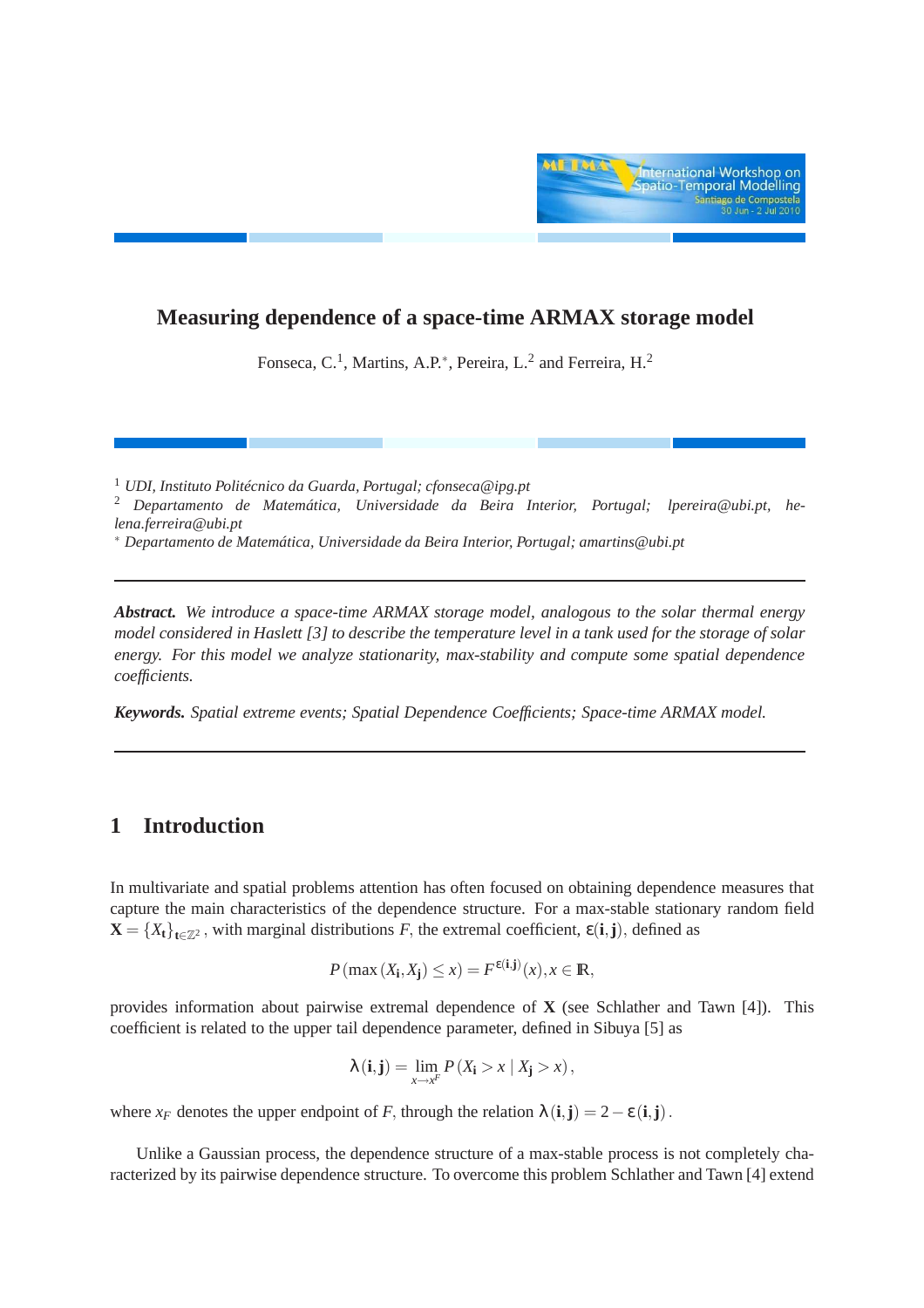the definition of the extremal coefficient to a multivariate setting of any dimension, as follows

$$
P\left(\bigvee_{\mathbf{i}\in\mathbf{A}}X_{\mathbf{i}}\leq x\right)=F^{\epsilon(\mathbf{A})}(x),\quad x\in\mathbb{R},\ \mathbf{A}\subseteq\mathbb{Z}^{2}.
$$

This coefficient measures the extremal dependence between the variables indexed by set **A** and its simple interpretation as the effective number of independent variables, in the set **A**, from which the maximum is drawn has led to its use as a dependence measure in a wide range of practical applications.

When the spatial process **X** is isotropic the pairwise extremal dependence measures depend only on the distance  $\|\mathbf{i} - \mathbf{j}\|$  between the locations **i** and **j** considered. Nevertheless, in general, we don't have isotropy and thus need to evaluate the spatial dependence in the several directions of  $\mathbb{Z}^2$ . To attain this we propose a matrix of bivariate tail coefficients defined as

$$
\Lambda\left(T^m_s(\mathbf{i}),\mathbf{i}\right)=\left[\begin{array}{ccc} \lambda\left(s_4^m(\mathbf{i}),\mathbf{i}\right) & \lambda\left(s_3^m(\mathbf{i}),\mathbf{i}\right) & \lambda\left(s_2^m(\mathbf{i}),\mathbf{i}\right) \\ \lambda\left(s_5^m(\mathbf{i}),\mathbf{i}\right) & \lambda\left(s_0^m(\mathbf{i}),\mathbf{i}\right) & \lambda\left(s_1^k(\mathbf{i}),\mathbf{i}\right) \\ \lambda\left(s_6^m(\mathbf{i}),\mathbf{i}\right) & \lambda\left(s_7^m(\mathbf{i}),\mathbf{i}\right) & \lambda\left(s_8^m(\mathbf{i}),\mathbf{i}\right) \end{array}\right],
$$

where for each  $\mathbf{i} = (i_1, i_2) \in \mathbb{Z}^2$ ,  $s_j(\mathbf{i}), j = 1, 2, \ldots, 8$ , denote the the neighbors of **i** as follows

$$
s_1(\mathbf{i}) = (i_1 + 1, i_2), \quad s_2(\mathbf{i}) = \mathbf{i} + \mathbf{1}, \quad s_3(\mathbf{i}) = (i_1, i_2 + 1), \quad s_4(\mathbf{i}) = (i_1 - 1, i_2 + 1),
$$

$$
s_5(\mathbf{i}) = (i_1 - 1, i_2), \quad s_6(\mathbf{i}) = \mathbf{i} - \mathbf{1}, \quad s_7(\mathbf{i}) = (i_1, i_2 - 1), \quad s_8(\mathbf{i}) = (i_1 + 1, i_2 - 1),
$$

 $s_j^m(i) = (s_j \circ \dots \circ s_j)(i)$ , k times with  $m \ge 1$ ,  $s_j^0(i) = i$ ,  $j = 1, 2, ..., 8$ , and  $T_s^m(i) = \{s_j^m(i) : j = 1, ..., 8\}$ .

Note that, for each  $\mathbf{i} \in \mathbb{Z}^2$ ,  $s_0^m(\mathbf{i}) = \mathbf{i}$ ,  $\lambda(\mathbf{i}, \mathbf{i}) = 1$  and, for  $m > 1$ , we have

$$
\lambda(s_j^m(\mathbf{i}), \mathbf{i}) = \lambda(s_t^{m-1}(\mathbf{i}), \mathbf{i}) + \varepsilon(s_t^{m-1}(\mathbf{i}), \mathbf{i}) - \varepsilon(s_j^m(\mathbf{i}), \mathbf{i}), \ t, j \in \{1, 2, \ldots, 8\}.
$$

In the next section we introduce a space-time ARMAX storage model for which we analyze stationarity, max-stablility and compute some spatial dependence coefficients.

## **2 A space-time ARMAX storage model**

In Haslett [3] the solar thermal energy model

$$
X_j = \beta X_{j-1} \vee (\alpha \beta X_{j-1} + Y_j), \quad j \ge 1, \quad 0 \le \alpha \le 1, \quad 0 < \beta < 1,
$$

was introduced to describe the temperature level in a tank used for the storage of solar energy. This model was further investigated by Daley and Haslett [2], among others. Alpuim [1] studied its extremal behavior for the particular case  $\alpha = 0$ . We will next present a study of an analogous space-time storage model.

Let  $\mathbf{X}^{(0)} = \{X_{(i,0)}\}_{i \geq 1}$  and  $\mathbf{Y}^{(j)} = \{Y_{(i,j)}\}_{i \geq 1}$ ,  $j \in \mathbb{N}$ , denote independent and stationary random sequences, with, respectively, common univariate marginal distributions *H* and *G*, and consider for each subsets  $\{i_1, \ldots, i_p\} \in \mathbb{N}$  and  $\{j_1, \ldots, j_p\} \in \mathbb{N}$ ,

 $H_{(i_1,0),...,(i_p,0)}(x_1,...,x_p) = P(X_{(i_1,0)} \leq x_1,...,X_{(i_p,0)} \leq x_p), \quad (x_1,...,x_p) \in \mathbb{R}^p,$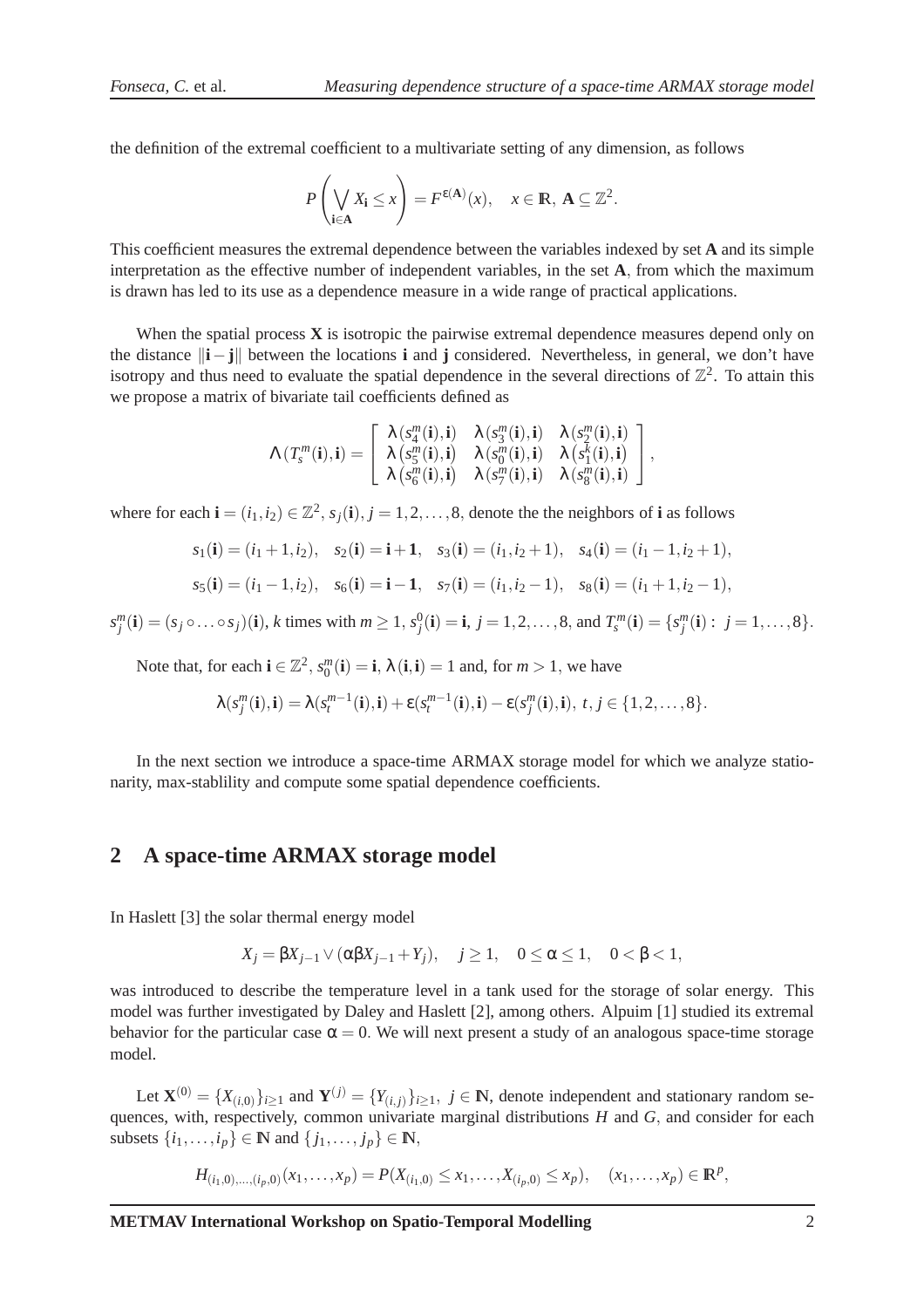.

and

$$
G_{(i_1,j_1),...,(i_p,j_p)}(x_1,...,x_p) = P(Y_{(i_1,j_1)} \leq x_1,...,Y_{(i_p,j_p)} \leq x_p), \quad (x_1,...,x_p) \in \mathbb{R}^p
$$

We will assume that for each  $j \in \mathbb{N}$  the random sequences  $Y^{(j)}$ ,  $j \in \mathbb{N}$ , are identically distributed.

Considering the stationary random sequence  $\mathbf{X}^{(0)}$  and the stationary random field  $\mathbf{Y} = \{Y_{(i,j)}\}_{(i,j)\in\mathbb{N}^2}$ we can now define a max-autoregressive random field through the relation

$$
X_{(i,j)} = k\left(X_{(i,j-1)} \vee Y_{(i,j)}\right) = k^j X_{(i,0)} \vee \bigvee_{t=1}^j k^{j-t+1} Y_{(i,t)}, \quad (i,j) \in \mathbb{N}^2, \quad 0 < k < 1.
$$

For any locations  $\mathbf{r}_1 = (i_1, j_1), \dots, \mathbf{r}_p = (i_p, j_p)$  on  $\mathbb{N}^2$ , and  $(x_1, \dots, x_p) \in \mathbb{R}^p$  we have

$$
H_{\mathbf{r}_1,\ldots,\mathbf{r}_p}(x_1,\ldots,x_p) = H_{\mathbf{r}_1 + (0,-1),\ldots,\mathbf{r}_p + (0,-1)}\left(\frac{x_1}{k},\ldots,\frac{x_p}{k}\right) \times G_{\mathbf{r}_1,\ldots,\mathbf{r}_p}\left(\frac{x_1}{k},\ldots,\frac{x_p}{k}\right).
$$

If we consider  $i_1 = \ldots = i_p = i \ge 1$  fixed, we find the well know Markovian sequence studied in Alpuim [1], for which was shown that for  $0 = j_0 < j_1 < \ldots < j_p$ 

$$
H_{(i,j_1),\ldots,(i,j_p)}(x_1,\ldots,x_p) = H\left(\min_{1 \leq s \leq p} \frac{x_s}{k^{j_s}}\right) \prod_{t=1}^p \prod_{s=j_{(t-1)}}^{j_t-1} G\left(\min_{t \leq m \leq p} \frac{x_m}{k^{j_m-s}}\right).
$$
\n(1)

In what follows we shall consider locations  $\mathbf{r}_1 = (i_1, j_1), \dots, \mathbf{r}_p = (i_p, j_p)$ , on  $\mathbb{N}^2$ , such that  $i_{m_1} \neq i_{m_2}$ ,  $m_1, m_2 \in \{1, \ldots, p\}.$ 

The next results give necessary and sufficient conditions for **X** to be a stationary max-stable random field.

**Proposition 2.1 X** *is a stationary random field if and only if, for any locations*  $\mathbf{r}_1, \ldots, \mathbf{r}_p \in \mathbb{N}^2$  and  $(x_1,\ldots,x_p) \in \mathbb{R}^p$ ,

$$
H_{\mathbf{r}_1,\ldots,\mathbf{r}_p}(x_1,\ldots,x_p) = H_{\mathbf{r}_1,\ldots,\mathbf{r}_p}\left(\frac{x_1}{k},\ldots,\frac{x_p}{k}\right) \times G_{\mathbf{r}_1,\ldots,\mathbf{r}_p}\left(\frac{x_1}{k},\ldots,\frac{x_p}{k}\right).
$$

If the finite dimension distributions of the sequences  $Y^{(j)}$ ,  $j \ge 1$  associated to the the random field of innovations **Y** are multivariate extreme value distributions then **Y** is a max-stable random field.

**Proposition 2.2** *The stationary random field* **X** *is max-stable if and only if* **Y** *is a max-stable random field.*

The extremal coefficients of the finite dimension distributions of **X** and **Y** coincide as shown in the next result.

**Proposition 2.3** *If both* **X** *and* **Y** *are stationary max-stable random fields then the extremal coefficients of their finite dimension distributions coincide.*